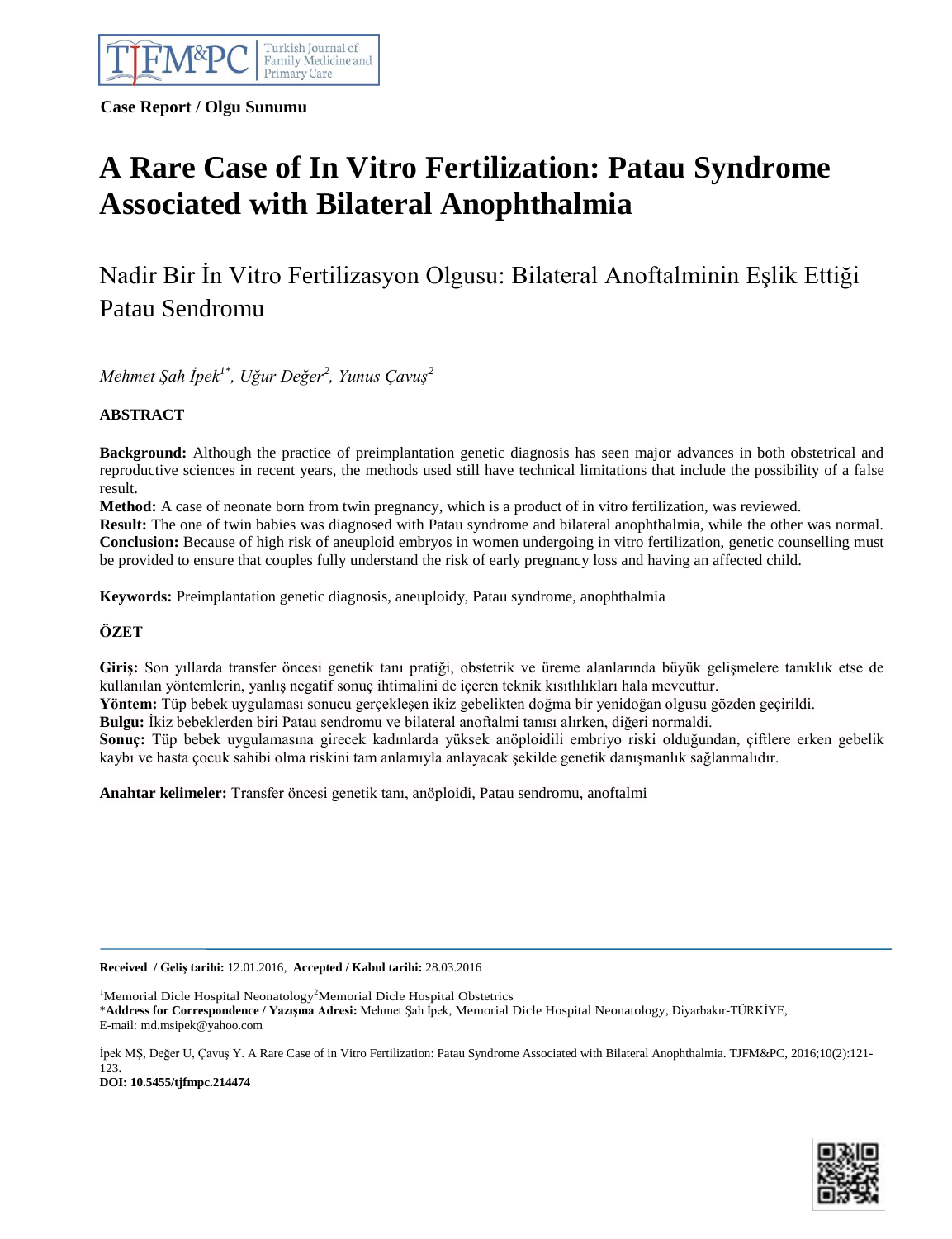#### **INTRODUCTION**

In recent years in vitro fertilization (IVF) has become common practice in Turkey. Preimplantation genetic diagnosis (PGD) is accepted as an important method for the identification chromosomal abnormalities and genes, which might be responsible for genetic defects in embryos that are created through IVF before pregnancy.<sup>1</sup> Although not applicable to all cases of IVF, the list of conditions and indications for PGD testing is continuing to extend enormously with newly established genetic analysis techniques.<sup>1</sup> We present here a case of neonate with Patau syndrome and anophthalmia, who was born from twin pregnancy after IVF. We intend to emphasize the importance of parental counselling for PGD, because one of the parents had an increased genetic risk.

## **CASE**

The 25-year-old mother had her first IVF. Indication for IVF in this case was male infertility (azoospermia). There was no consanguinity between the parents and no family history reported. PGD was not conducted, due to the first IVF pregnancy attempt. Antenatal sonographic examinations at 16 weeks of gestation revealed anophthalmia, ventricular septal defect and growth retardation. The male patients was delivered after a caesarean section as a twin at 32 week of gestation. The patient had low APGAR (4/7) scores and required intubation at delivery room. His male twin had a birth weight of 1700 g and no anomalies. On physical examination weight was 1310 g (3-10th centile), length was 39 cm (3-10th centile), and head circumference was 27 cm (3rd centile). There were anophthalmia bilaterally, low-set ears, abnormal auricles, broad nasal root, camptodactyly, cardiac murmur, cryptorchidism and rocker bottom feet (Figure 1A). The laboratory studies were normal, except moderate thrombocytopenia. On chest X-ray, slightly widened mediastinum, decreased pulmonary vascular markings and slender ribs were detected. Abdominal ultrasound was normal with testes seen in the inguinal canal. Echocardiography revealed tetralogy of Fallot with pulmonary atresia and patent ductus arteriosus. The computed tomographic imaging showed minimal disorganized residual tissues in orbits with anophthalmos and slightly enlarged lateral ventricles (Figure 1B). Karyotype analysis was consistent with 47, XY+13.

 Surgery for cardiac anomaly was refused by parents due to poor prognosis. Oxygen saturation was around 80% during the process of intensive care and the patients could not tolerate extubation, and remained on mechanical ventilator until his dead at five months of life.

#### **DISCUSSION**

This is a noteworthy aneuploid case of IVF pregnancy. This case report shortly discusses the chromosomal disorder with anomaly and the implementation of PGD in IVF. In our country context, parents are more concerned with the

anatomical integrity, then neuromotor ability, and lastly viability of their child. In this case, the eye abnormality was an important appearance of the pathology.



Figure 1. General appearance of the patient at fourth month of life (A), and axial cranial tomography scan (B), which show calcified and disorganized residual tissues in orbits with anophthalmos.

 The combined birth prevalence of anophthalmia and microphthalmia has been reported up to 30 per 100,000 population. Although the precise pathogenesis of anophthalmia and microphthalmia remains unknown, it is suggested that anophthalmia may develop as a result of failure of development of the anterior neural tube (secondary anophthalmia) or optic pit(s) to enlarge and form optic vesicle(s) (primary anophthalmia) or degeneration of optic vesicles subsequent to formation (degenerative anophthalmia). anophthalmia). Anophthalmia/microphthalmia has a complex aetiology with chromosomal, monogenic and environmental causes identified. $^{2}$  Infants with anophthalmia and microphthalmia, have to 90 % associated malformations.<sup>3</sup> Anophthalmia has been reported in about 10% of cases with Patau syndrome, which is a chromosomal disorder characterized by a well known presentation of multiple congenital anomalies.<sup>4</sup> The main findings of Patau syndrome consist of congenital heart defects (from 56% to 100%), central nervous system anomalies (from 16% to 100%), finger abnormalities (from 52% to100%), eye abnormalities (from 42% to 84%), cleft lip/palate (from 33% to 68%), aplasia cutis/scalp defects (from 25% to 47%) and anogenital abnormalities which is more common among males than females (from 10% to 100%).<sup>4</sup> The majority of patients affected die within the first year.<sup>4</sup>

 IVF carries a high risk of aneuploidy. The majority of miscarriages in the first trimester should be considered as a result of aneuploidies (ranging from  $50\%$  to  $80\%$ )<sup>5</sup>. The rate of aneuploid oocytes increases with advancing age and it is often increased in males with oligoasthenoteratozoospermia.<sup>6</sup> PGD testing is indicated in couples with recurrent miscarriages, couples with repeated IVF failures, severe male infertility, and mothers with increased age. $<sup>6</sup>$  High costs make these tests optional (to</sup> select a single euploid embryo for transfer, or to decrease the transmission of genetic disorders to the offspring, or for sex selection).<sup>6</sup> The timing and technique used for biopsy, the amplification techniques, the genetic diagnosis techniques, and appropriate genetic counseling play important roles in establishing a successful PGD.<sup>1</sup> The